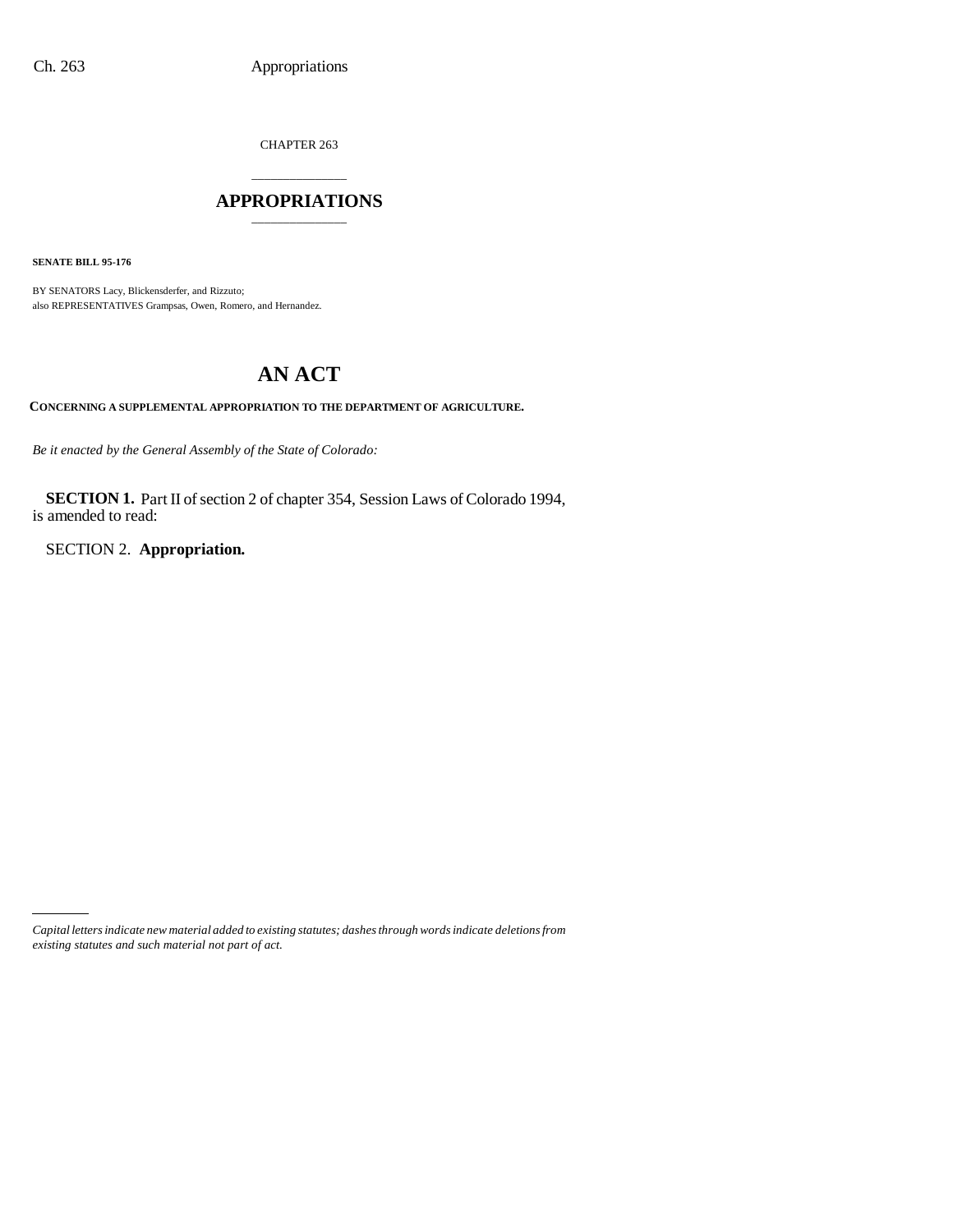# Ch. 263 Appropriations

|                                |                           |              |                               | <b>APPROPRIATION FROM</b>     |                             |                             |                                |
|--------------------------------|---------------------------|--------------|-------------------------------|-------------------------------|-----------------------------|-----------------------------|--------------------------------|
|                                | ITEM &<br><b>SUBTOTAL</b> | <b>TOTAL</b> | <b>GENERAL</b><br><b>FUND</b> | <b>GENERAL</b><br><b>FUND</b> | <b>CASH</b><br><b>FUNDS</b> | <b>CASH</b><br><b>FUNDS</b> | <b>FEDERAL</b><br><b>FUNDS</b> |
|                                | \$                        | \$           | \$                            | \$ EXEMPT                     | \$                          | \$ EXEMPT                   | \$                             |
|                                |                           |              |                               |                               |                             |                             |                                |
|                                |                           |              | <b>PART II</b>                |                               |                             |                             |                                |
|                                |                           |              | DEPARTMENT OF AGRICULTURE     |                               |                             |                             |                                |
| (1) COMMISSIONER'S OFFICE AND  |                           |              |                               |                               |                             |                             |                                |
| <b>ADMINISTRATIVE SERVICES</b> |                           |              |                               |                               |                             |                             |                                |
| <b>Personal Services</b>       | 1,053,309                 |              | 675,624                       |                               | 29,495 <sup>a</sup>         | 347,856 $(T)^b$             | \$334                          |
|                                | $(20.7$ FTE)              |              |                               |                               |                             |                             |                                |
| Group Health and Life          | 513,263                   |              | 236,153                       |                               | 270,909 <sup>a</sup>        |                             | 6,201                          |
| Short-term Disability          | 16,816                    |              | 8,054                         |                               | 8,580 <sup>a</sup>          |                             | \$182                          |
| Salary Survey and              |                           |              |                               |                               |                             |                             |                                |
| Anniversary Increases          | 330,697                   |              | 175,750                       |                               | 151,674 <sup>a</sup>        |                             | 3,273                          |
| Workers' Compensation          | 100,942                   |              | 53,291                        |                               | 46,682 <sup>a</sup>         |                             | \$969                          |
| <b>Operating Expenses</b>      | 81,928                    |              | 81,928                        |                               |                             |                             |                                |
| <b>Legal Services</b>          | 156,006                   |              | 49,902                        |                               | $90,503$ <sup>a</sup>       |                             | 15,601                         |
|                                | 163,302                   |              |                               |                               | 97,799 <sup>a</sup>         |                             |                                |
| Purchase of Services from      |                           |              |                               |                               |                             |                             |                                |
| <b>Computer Center</b>         | 1,892                     |              | 1,892                         |                               |                             |                             |                                |
| Payment to Risk Management     |                           |              |                               |                               |                             |                             |                                |
| and Property Funds             | 60,860                    |              | 34,425                        |                               | 25,874 <sup>a</sup>         |                             | \$561                          |
| Vehicle Lease Payments         | 177,454                   |              | 129,715                       |                               | 40,739 $^{\rm a}$           |                             | 7,000                          |
| <b>Leased Space</b>            | 31,123                    |              | \$381                         |                               | 30,742 $\degree$            |                             |                                |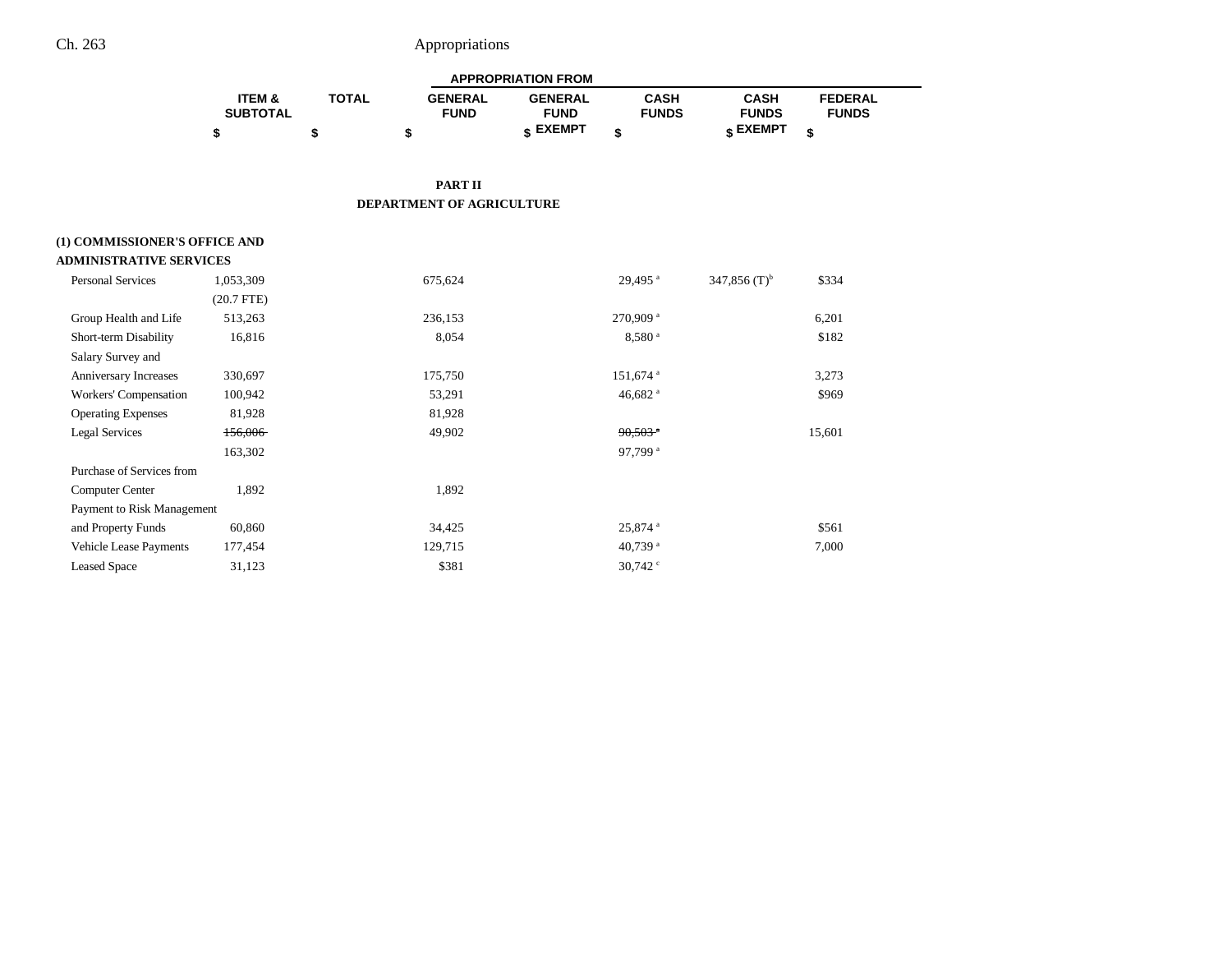| Capitol Complex Leased       |         |           |         |                       |         |
|------------------------------|---------|-----------|---------|-----------------------|---------|
| Space                        | 127,942 |           | 95,656  | 32,286 $a$            |         |
| Lease Purchase for 700       |         |           |         |                       |         |
| Kipling                      | 197,822 |           | 136,894 | $60,928$ <sup>d</sup> |         |
| Utilities                    | 76,921  |           | 76,921  |                       |         |
| Agricultural                 |         |           |         |                       |         |
| <b>Statistics</b>            | 87,124  |           | 65,000  | $22,124$ <sup>e</sup> |         |
| Grants                       | 220,906 |           |         |                       | 220,906 |
| <b>Central Filing System</b> | 189,750 |           |         | 189,750 <sup>f</sup>  |         |
| <b>Indirect Cost</b>         |         |           |         |                       |         |
| Assessment                   | 15,021  |           |         |                       | 15,021  |
|                              |         | 3,439,776 |         |                       |         |
|                              |         | 3,447,072 |         |                       |         |
|                              |         |           |         |                       |         |

<sup>a</sup> These amounts shall be from fees collected by cash funded agencies within the Department.

<sup>b</sup> This amount shall be from statewide and departmental indirect cost recoveries.

c Of this amount, \$24,990 shall be from fees collected by the Brand Inspection Program, and \$5,752 shall be from fees collected by cash funded agencies within the Department.

d This amount shall be from various cash funds.

e This amount shall be from cash raised from the sale of statistics books.

f This amount shall be from the Central Filing System Fund.

### **(2) AGRICULTURAL SERVICES DIVISION**

| <b>Personal Services</b>  | 5.923.223 | 4.141.964       | $2.673.130$ <sup>a</sup> | 108,129        |
|---------------------------|-----------|-----------------|--------------------------|----------------|
|                           |           | $(85.3$ FTE $)$ | $(65.2$ FTE)             | $(3.0$ FTE $)$ |
| <b>Operating Expenses</b> | 950,470   | 370.954         | 567.184 <sup>a</sup>     | 12,332         |

Ch. 263 Appropriations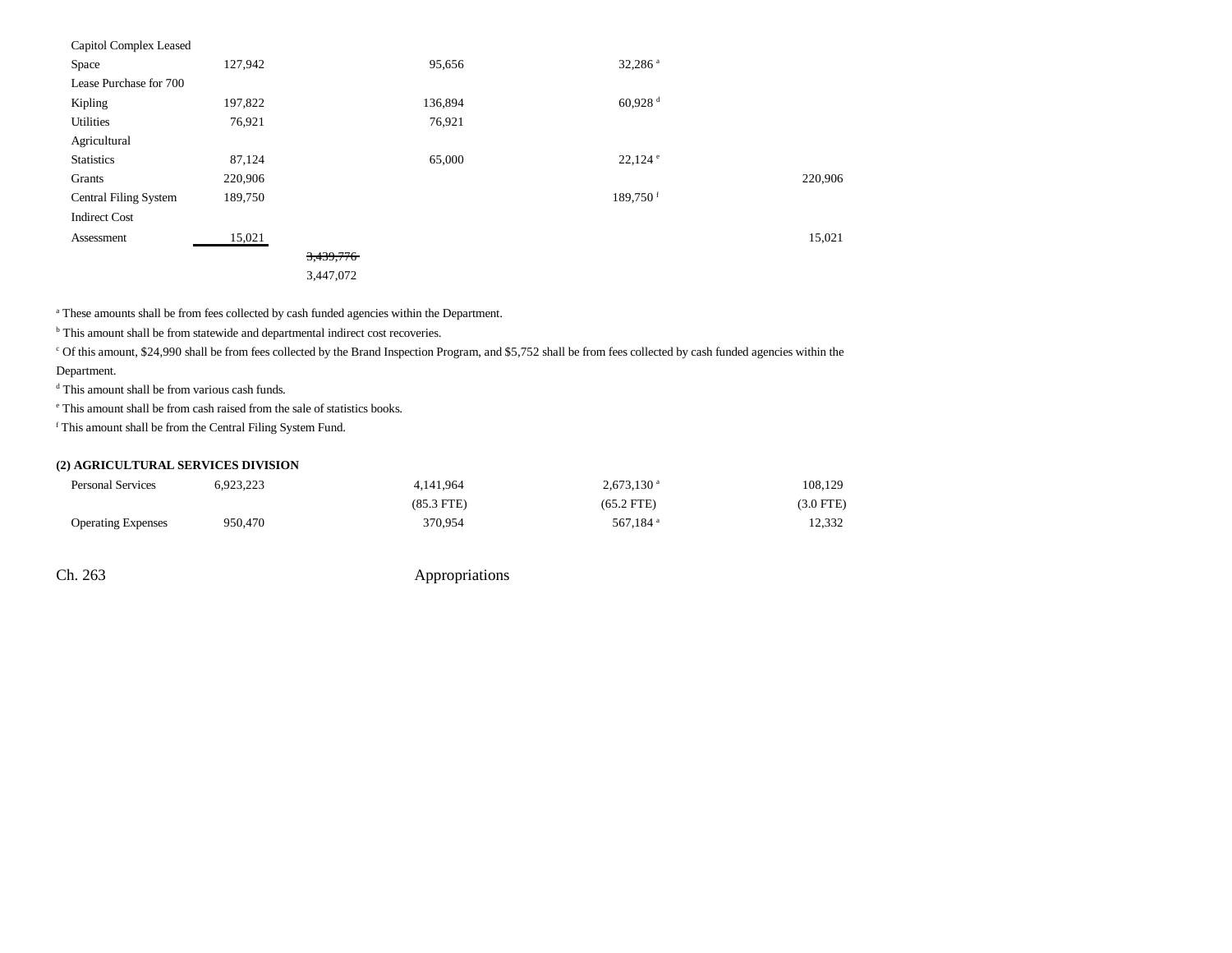## Ch. 263 Appropriations

|                                                    |                           |              |                               | <b>APPROPRIATION FROM</b>     |                             |                                  |                                |
|----------------------------------------------------|---------------------------|--------------|-------------------------------|-------------------------------|-----------------------------|----------------------------------|--------------------------------|
|                                                    | ITEM &<br><b>SUBTOTAL</b> | <b>TOTAL</b> | <b>GENERAL</b><br><b>FUND</b> | <b>GENERAL</b><br><b>FUND</b> | <b>CASH</b><br><b>FUNDS</b> | <b>CASH</b><br><b>FUNDS</b>      | <b>FEDERAL</b><br><b>FUNDS</b> |
|                                                    | \$                        | \$           | \$                            | $$$ EXEMPT                    | \$                          | $\boldsymbol{\mathsf{s}}$ EXEMPT | \$                             |
| Diseased Livestock Fund<br><b>CERVIDAE DISEASE</b> | 75,000                    |              |                               |                               |                             | $75,000^{\mathrm{b}}$            |                                |
| <b>REVOLVING FUND</b><br><b>Indirect Cost</b>      | 25,000                    |              |                               |                               | 25,000 °                    |                                  |                                |
| Assessment                                         | 230,151                   |              |                               |                               | $207,741$ <sup>a</sup>      |                                  | 22,410                         |
|                                                    |                           | 8,178,844    |                               |                               |                             |                                  |                                |
|                                                    |                           | 8,203,844    |                               |                               |                             |                                  |                                |

a These amounts shall be from fees collected for services provided.

<sup>b</sup> This amount shall be payment for damages available from the Diseased Livestock Indemnity Fund pursuant to Section 35-50-140.5(2), C.R.S.

c THIS AMOUNT SHALL BE PAYMENT FOR DAMAGES AVAILABLE FROM THE CERVIDAE DISEASE REVOLVING FUND PURSUANT TO SECTION 35-50-114.5(3)(a), C.R.S.

#### **(3) AGRICULTURAL MARKETS DIVISION**

| <b>Personal Services</b>     | 477.664      |
|------------------------------|--------------|
|                              | $(10.7$ FTE) |
| <b>Operating Expenses</b>    | 109,605      |
| <b>Aquaculture Operating</b> |              |
| Expenses                     | 11,991       |
| Economic Development         |              |
| Grants                       | 67,678       |
|                              |              |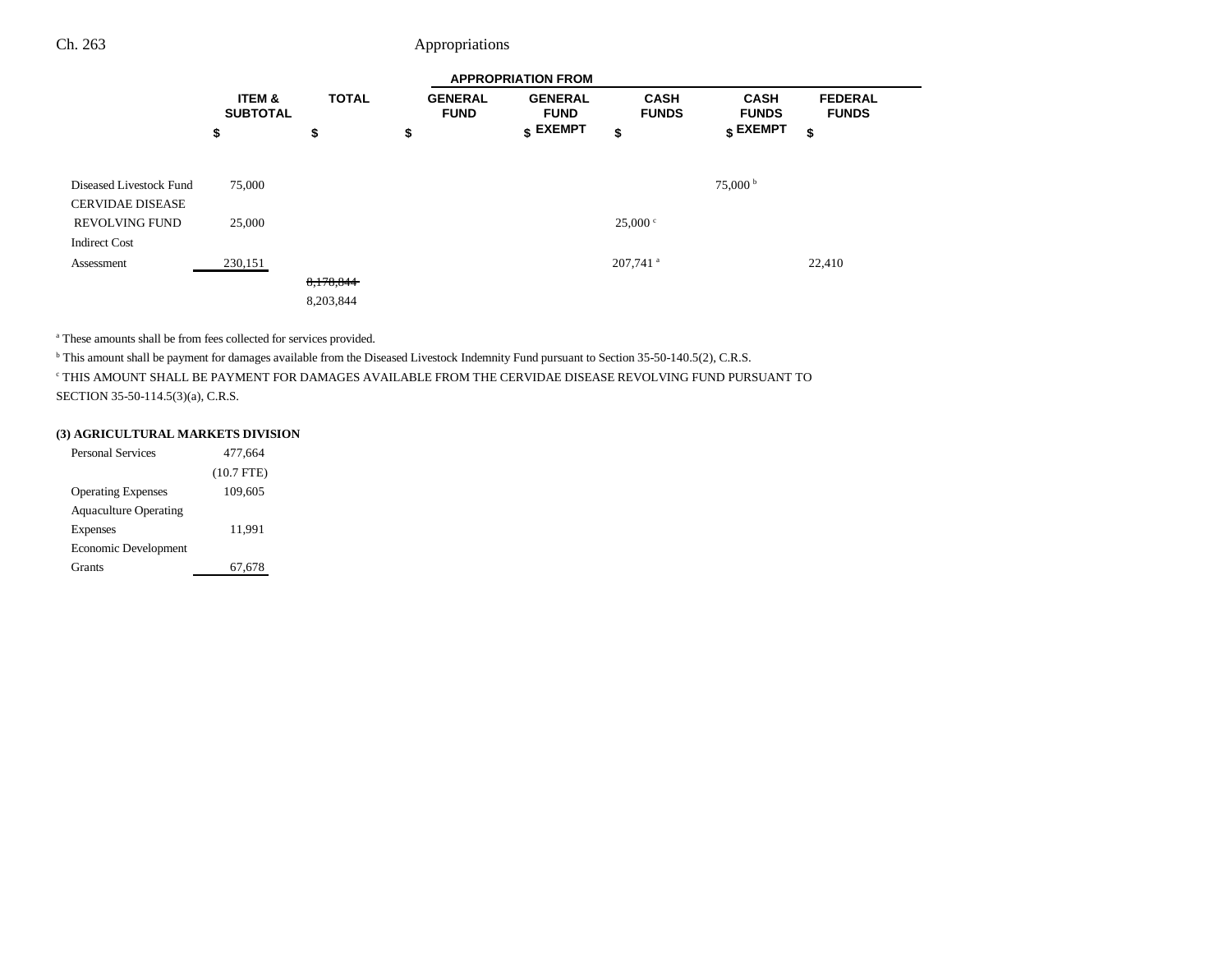| 666,938 | $63.607$ <sup>a</sup> | $603,331$ (T) <sup>b</sup> |
|---------|-----------------------|----------------------------|
|         |                       |                            |

aThis amount shall be from fees for services and cash raised for economic development.

<sup>b</sup> This amount represents a transfer from the Department of Local Affairs Economic Development Program. Any amounts included in state fiscal year spending are accounted

for in the Department of Local Affairs appropriation.

## **(4) BRAND BOARD**

| <b>Brand Inspection</b> | 2,424,100    |           |                          |
|-------------------------|--------------|-----------|--------------------------|
|                         | $(64.7$ FTE) |           |                          |
| <b>Indirect Cost</b>    |              |           |                          |
| Assessment              | 87,267       |           |                          |
|                         |              | 2,511,367 | $2,511,367$ <sup>a</sup> |

a This amount shall be from fees for services.

#### **(5) SPECIAL PURPOSE**

| Wine Promotion Board | 300,000 |         |
|----------------------|---------|---------|
| Vaccine and Service  | 45,000  |         |
| Fund                 |         |         |
| Brand Estray fund    | 95,000  |         |
| <b>Indirect Cost</b> |         |         |
| Assessment           | 15,417  |         |
|                      |         | 455,417 |

<sup>a</sup> This amount shall be available pursuant to Section 35-29.5-105, C.R.S. and Section 35-50-146, C.R.S. and from fees for services. For purposes of complying with the

Ch. 263 Appropriations